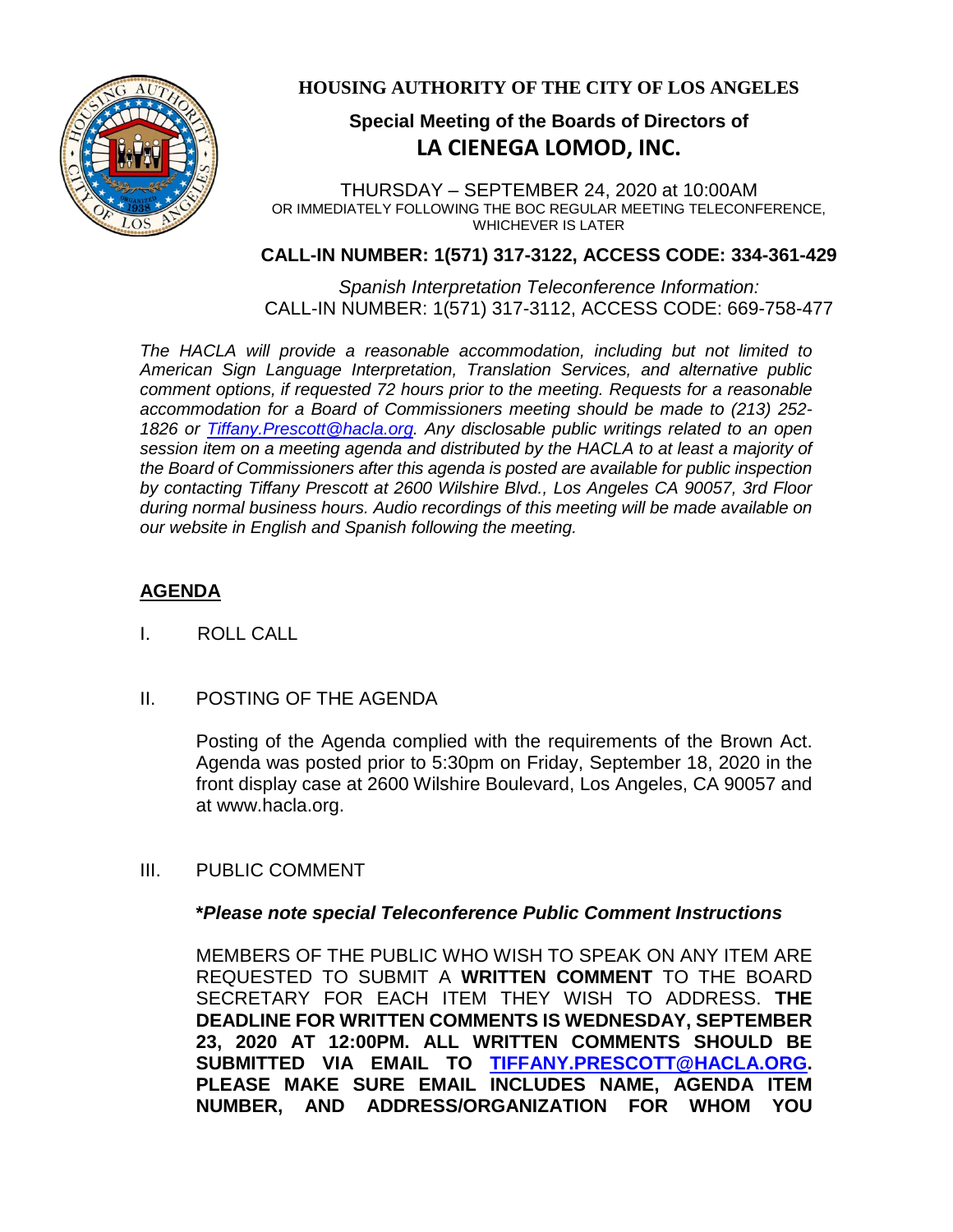**REPRESENT. WE ALSO ASK THAT ALL COMMENTS BE LIMITED TO 500 WORDS OR LESS.** THE SECRETARY WILL PROVIDE ALL WRITTEN COMMENTS TO THE BOARD FOR REVIEW PRIOR TO THE SEPTEMBER 24, 2020 LA CIENEGA LOMOD BOD MEETING. THE SECRETARY WILL ALSO READ EACH PUBLIC COMMENT INTO THE RECORD AT THE TIME THE ITEM IS CONSIDERED.

THE PURPOSE OF PUBLIC COMMENT IS TO ALLOW THE PUBLIC TO ADDRESS THE BOARD AND THE BOARD IS INTERESTED IN HEARING FROM MEMBERS OF THE PUBLIC, STAKEHOLDERS AND INTERESTED PARTIES. HOWEVER, SPEAKERS ARE ASKED TO EXERCISE COURTESY AND CONSIDER THE RIGHTS OF OTHER SPEAKERS BY ADHERING TO THE SPECIAL TELECONFERENCE PUBLIC COMMENT INSTRUCTIONS AND IF POSSIBLE REFRAIN FROM UNNECESSARY REPETITION IN THEIR COMMENTS.

- IV. BOARD BUSINESS ITEMS
	- 1. Proposed Resolution Authorizing La Cienega LOMOD, Inc., in its Capacity as the Managing General Partner of Aliso Village Housing Partners, L.P. ("AVHP Partnership"), to have the Partnership Enter Into a Redemption Agreement with Related/Aliso Development Co., LLC and a Distribution Agreement with HACLA PDS LLC; Execute Documents Required for the Interim Transfer of the Mixed-Finance Project to HACLA PDS LLC; and Undertake Various Actions in Connection Therewith

Contact: Tina Booth, President

2. Proposed Resolution Authorizing La Cienega LOMOD, Inc.(LOMOD): (1) in LOMOD's Capacity as the Sole Member of LOMOD PDS LLC (The LLC) and in the LLC's Capacity as the Managing General Partner of Pueblo Del Sol I Housing Partners, L.P., as Applicable, to have the LLC Enter Into an Amended and Restated Limited Partnership Agreement and Other Tax Credit Syndication Documents with an Affiliate of the Goldman Sachs Group, Inc.; (II) in the LLC's Capacity as Managing General Partner of the Partnership to Enter Into (A) a DDA Amendment and Associated Documents, (B) Bond and Bank Loan Documents with the Housing Authority of the City of Los Angeles and Citibank, N.A., (C) Documents Required for Conversion of the Project Under the HUD Rental Assistance Demonstration Program, and (D) Documents Necessary for the Resyndication and Rehabilitation of the Project; (III) in LOMOD's Corporate Capacity, to Act as a Limited Co-Guarantor of Certain Partnership Obligations to Citibank, N.A. and Goldman Sachs and to Enter Into a Shared Liability Agreement with Related Companies, L.P.; and to Undertake Various Actions in Connection Therewith

Contact: Tina Booth, President